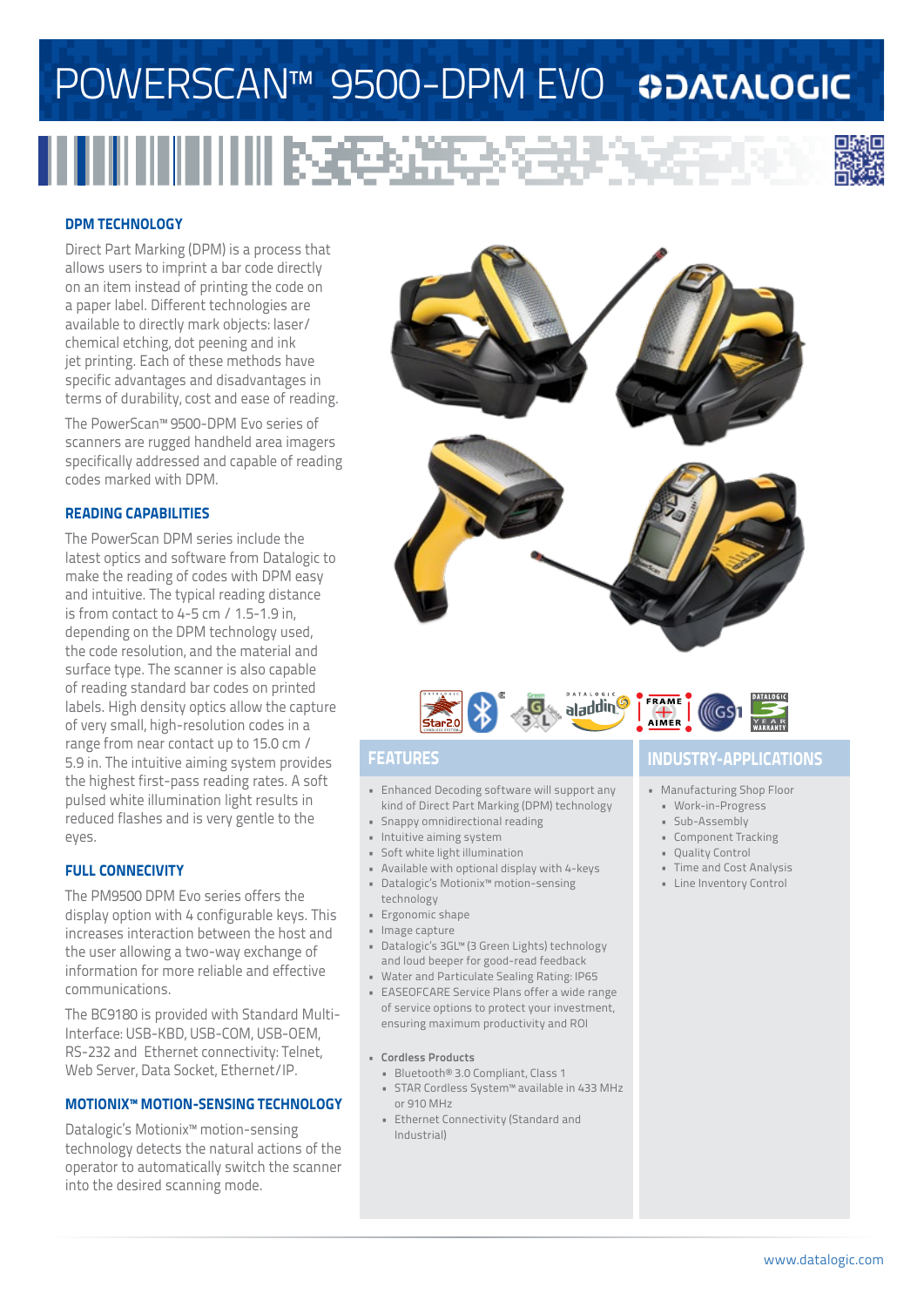## POWERSCAN™ PD9500-DPM EVO ©DATALOGIC

### **DECODING CAPABILITY** 1D / LINEAR CODES Autodiscriminates all standard 1D codes including GS1 DataBar™ linear codes 2D CODES Aztec Code; China Han Xin Code; Data Matrix; MaxiCode; Micro QR Code; QR Code POSTAL CODES Postnet; Royal Mail Code (RM4SCC) STACKED CODES EAN/JAN Composites; GS1 DataBar Composites; GS1 DataBar Expanded Stacked; GS1 DataBar Stacked; GS1 DataBar Stacked Omnidirectional; MacroPDF; MicroPDF417; PDF417; UPC A/E **Composites ELECTRICAL** CURRENT Operating (Typical): 350 mA Standby/Idle (Typical): 120 mA<br>5 VDC +/- 10% INPUT VOLTAGE **ENVIRONMENTAL** AMBIENT LIGHT<br>DROP RESISTANCE MERIC MUTHSTANGE MUTHSTANGE Withstands 50 drops from 2.0 m / 6.6 ft onto a concrete surface<br>20 kV ESD PROTECTION (AIR DISCHARGE) 20 kV<br>HUMIDITY (NON-CONDENSING) 0 - 95% HUMIDITY (NON-CONDENSING) 0 - 99<br>PARTICULATE AND WATER SEALING IP65 PARTICULATE AND WATER SEALING<br>TEMPERATURE Operating: -20 to 50 °C / -4 to 122 °F Storage/Transport: -40 to 70 °C / -40 to 158 °F **INTERFACES** INTERFACES RS-232 / USB / Keyboard Wedge Multi-Interface **PHYSICAL CHARACTERISTICS** COLORS AVAILABLE Yellow/Black; Other colors and custom logo options are available for minimum quantity purchase. DIMENSIONS 21.2 x 11.0 x 7.4 cm / 8.3 x 4.3 x 2.9 in WEIGHT 330.0 g / 11.6 oz **READING PERFORMANCE** DIRECT PART MARKING (DPM) CAPABILITY Codes are readable when marked by laser or chemical etching or ink jet printed; Data Matrix codes are also readable when marked by dot peening IMAGE CAPTURE Graphic Formats: BMP, JPEG, TIFF Greyscale: 256, 16, 2; JPEG, TIFF IMAGER SENSOR 864 x 544 Aiming: 630 - 680 nm VLD Illumination: White LED reading light PRINT CONTRAST RATIO (MINIMUM) 15%<br>READING ANGLE Pito READING ANGLE Pitch: +/- 40°; Roll (Tilt): 360°; Skew (Yaw): +/- 40°<br>READING INDICATORS Beeper (Adjustable Tone and Volume): Datalogic's Beeper (Adjustable Tone and Volume); Datalogic's 3GL™ (Three Green Lights) technology and loud beeper for good-read feedback: Datalogic 'Green Spot' on the Code; Dual Good Read LEDs **READING RANGES** TYPICAL DEPTH OF FIELD Depth of Field ranges on bar codes printed with DPM technology may vary depending on the printing technology, the code type and the resolution of the code. Other factors include the surface material the DPM technology is used on (metal, plastic, shiny or polished, opaque, etc.). The following specs represent standard bar codes that are traditionally printed black on white on paper labels. 2 mils 2.8 to 6.3 cm / 1.1 to 2.4 in 2.5 mils 2.5 to 7.8 cm / 0.9 to 3.0 in<br>5 mils 2.5 to 9.0 cm / 0.4 to 3.5 in 5 mils 1.2 to 9.0 cm / 0.4 to 3.5 in 2.6 to 5.2 cm / 1.0 to 2.0 in 5 mils Data Matrix 2.2 to 7.2 cm / 0.8 to 2.8 in 10 mils Data Matrix 2.0 to 10.5 cm / 0.8 to 4.1 in 5 mils PDF 1.2 to 9.0 cm / 0.4 to 3.5 in 10 mils PDF 1.0 to 12.5 cm / 0.4 to 4.9 in<br>13 mils EAN-13 2.5 to 16.0 cm / 0.9 to 6.3 in 2.5 to 16.0 cm / 0.9 to 6.3 in **SAFETY & REGULATORY** AGENCY APPROVALS The product meets necessary safety and regulatory approvals for its intended use. The Quick Reference Guide for this product can be referred to for a complete list of certifications. ENVIRONMENTAL COMPLIANCE Complies to China RoHS; Complies to EU RoHS; Complies to R.E.A.C.H. LASER CLASSIFICATION Caution Laser Radiation - Do not stare into beam CDRH Class II; IEC 60825 Class 2 LED CLASSIFICATION IEC 62471 Class 1 LED **UTILITIES** DATALOGIC ALADDIN™ Datalogic Aladdin configuration program is available for download at no charge. OPOS / JAVAPOS JavaPOS Utilities are available for download at no charge. OPOS Utilities are available for download at no charge. REMOTE HOST DOWNLOAD Available on request **WARRANTY** WARRANTY 3-Year Factory Warranty

TECHNICAL SPECIFICATIONS

ECHNICAL SPECIFICATION

RESOLUTION (MAXIMUM) 1D Codes: 2.5 mil; 2D Codes: 4 mil

**Cases/Holsters**



ACCESSORIES

**ESSOR** 

ш

•HLS-P080 Universal Holster (HLS-8000)



**Mounts/Stands**

(HLD-8000)

•HLD-P080 Desk/Wall Holder • 7-0404 Industrial Take-Up Reel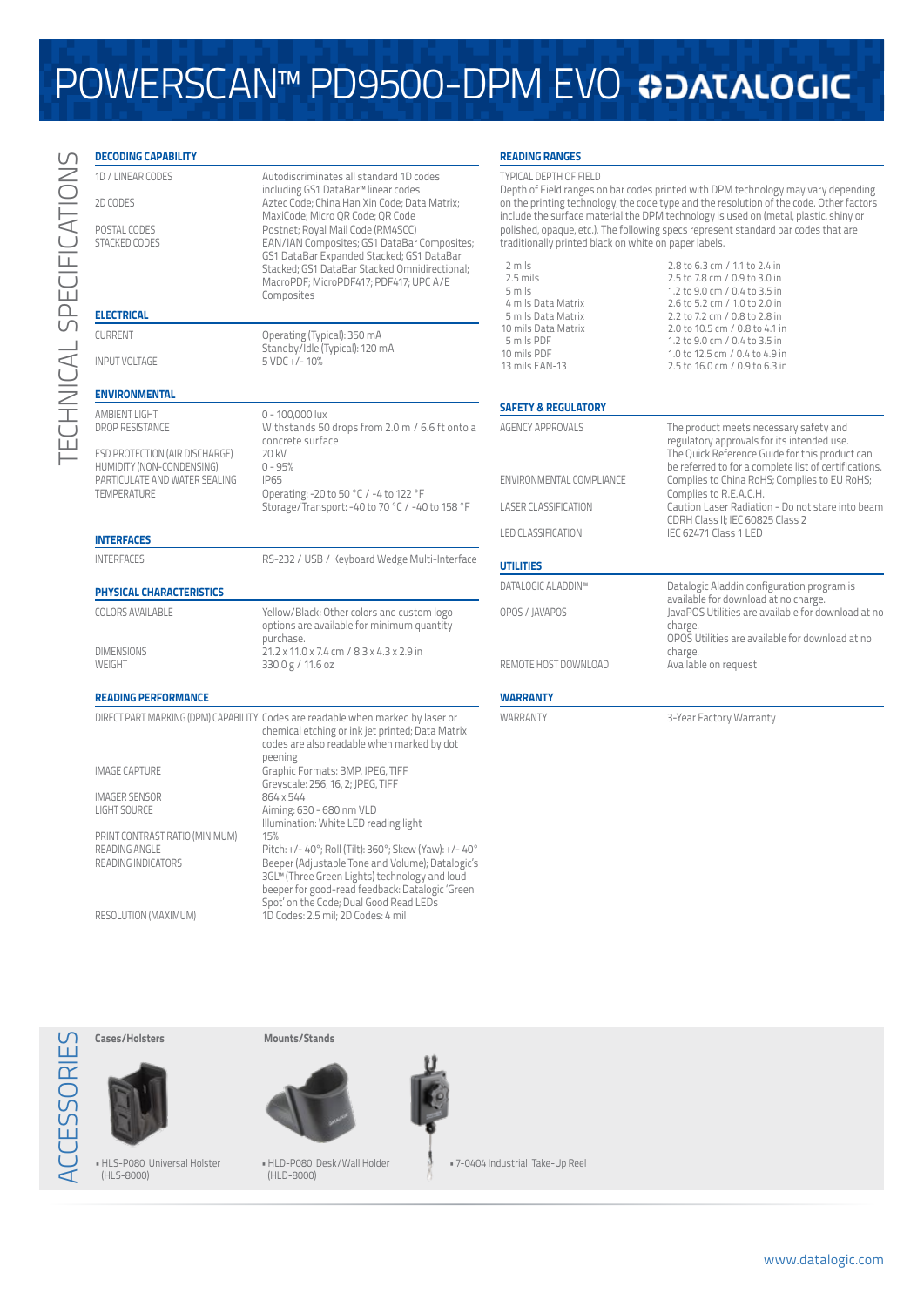## POWERSCAN™ PBT9500-DPM EVO �DATALOGIC

| <b>CORDLESS COMMUNICATIONS</b>                        |                                                                                                                                                                                                                                         |
|-------------------------------------------------------|-----------------------------------------------------------------------------------------------------------------------------------------------------------------------------------------------------------------------------------------|
| BLUETOOTH WIRELESS TECHNOLOGY                         | Piconet: Max. Readers per Radio Receiver Using<br>Commercial Dongle: 7; Using Cradle: 4                                                                                                                                                 |
| <b>PROFILES</b>                                       | HID (Human Interface Device)<br>SPP (Serial Port Profile)                                                                                                                                                                               |
| PROTOCOL<br>RADIO FREQUENCY<br>RADIO RANGE (OPEN AIR) | Bluetooth® 3.0 Compliant, Class 1<br>2.40 to 2.48 GHz<br>Class 1: Exceeds 90 m/295 ft<br>Range distances are measured using the<br>base station. Range with connection to other<br>Bluetooth peripherals may show different<br>results. |
| <b>SECURITY</b>                                       | Data Encryption; Scanner Authentication                                                                                                                                                                                                 |
| <b>DECODING CAPABILITY</b>                            |                                                                                                                                                                                                                                         |
| 1D / LINEAR CODES                                     | Autodiscriminates all standard 1D codes<br>including GS1 DataBar™ linear codes                                                                                                                                                          |
| 2D CODES                                              | Aztec Code; China Han Xin Code; Data Matrix;<br>MaxiCode; Micro QR Code; QR Code;                                                                                                                                                       |
| POSTAL CODES                                          | Australian Post; China Post; IMB; Japanese Post;<br>KIX Post; Planet Code; Portuguese Post; Postnet;<br>Royal Mail Code (RM4SCC); Swedish Post;                                                                                         |
| <b>STACKED CODES</b>                                  | EAN/JAN Composites; GS1 DataBar Composites;                                                                                                                                                                                             |

including GS1 DataBar™ linear codes Aztec Code; China Han Xin Code; Data Matrix; MaxiCode; Micro QR Code; QR Code; Australian Post; China Post; IMB; Japanese Post; KIX Post; Planet Code; Portuguese Post; Postnet; Royal Mail Code (RM4SCC); Swedish Post; EAN/JAN Composites; GS1 DataBar Composites; GS1 DataBar Expanded Stacked; GS1 DataBar Stacked; GS1 DataBar Stacked Omnidirectional; MacroPDF; MicroPDF417; PDF417; UPC A/E Composites

Charge Time: External Power: 4 Hours; Host

Battery Charging (Red); Charge Completed

External Power: 10-30 VDC; POT: 5 VDC +/- 10%

(Green); Power/Data (Yellow)

VDC; POT: 500 mA @ 5 VDC

Power: 10 Hours

### **ELECTRICAL**

BATTERY Battery Type: Lithium-Ion 2150 mAh

READS PER CHARGE<br>
CRADLE INDICATOR LEDS<br>
Battery Charging (Red); Charge

CURRENT Charging (Typical): External Power: 800 mA @ 10

OPERATING (TYPICAL) 150 mA @ 10 VDC

### **ENVIRONMENTAL**

AMBIENT LIGHT<br>
DROP RESISTANCE<br>
Cradle: Withsta

ESD PROTECTION (AIR DISCHARGE) 20 kV **HUMIDITY (NON-CONDENSING)** 95%<br>PARTICULATE AND WATER SEALING PARTICULATE AND WATER SEALING

Cradle: Withstands 50 drops from 1.2 m / 3.9 ft onto a concrete surface PBT9500: Withstands 50 drops from 2.0 m / 6.6 ft onto a concrete surface TEMPERATURE Operating: -20 to 50 °C / -4 to 122 °F Battery Charging: 0 to 45 °C / -32 to 113 °F Storage/Transport: -40 to 70 °C / -40 to 158 °

### **INTERFACES**

INTERFACES RS-232 / USB / Keyboard Wedge Multi-Interface; Optional Ethernet (Standard, Industrial)

| <b>PHYSICAL CHARACTERISTICS</b>                                                                                                                                                    |                                                                                                                                                                                                                                                                                                          |
|------------------------------------------------------------------------------------------------------------------------------------------------------------------------------------|----------------------------------------------------------------------------------------------------------------------------------------------------------------------------------------------------------------------------------------------------------------------------------------------------------|
| COLORS AVAILABLE<br><b>DIMENSIONS</b><br>WEIGHT                                                                                                                                    | Yellow/Black<br>Cradle: 24.0 x 10.8 x 9.5 cm / 9.4 x 4.3 x 3.8 in<br>PBT9500: 21.2 x 11.0 x 7.4 cm / 8.3 x 4.3 x 2.9 in<br>PBT9500: 380.0 g / 13.4 oz                                                                                                                                                    |
|                                                                                                                                                                                    |                                                                                                                                                                                                                                                                                                          |
| <b>READING PERFORMANCE</b>                                                                                                                                                         |                                                                                                                                                                                                                                                                                                          |
| DIRECT PART MARKING (DPM) CAPABILITY                                                                                                                                               | Codes are readable when marked by laser or chemical<br>etching or ink jet printed; Data Matrix codes are also<br>readable when marked by dot peening                                                                                                                                                     |
| <b>IMAGE CAPTURE</b>                                                                                                                                                               | Graphic Formats: BMP, JPEG, TIFF;<br>Greyscale: 256, 16, 2                                                                                                                                                                                                                                               |
| <b>IMAGER SENSOR</b>                                                                                                                                                               | 864 x 544                                                                                                                                                                                                                                                                                                |
| <b>LIGHT SOURCE</b>                                                                                                                                                                | Aiming: 630 - 680 nm VLD                                                                                                                                                                                                                                                                                 |
| PRINT CONTRAST RATIO (MINIMUM)                                                                                                                                                     | Illumination: White LEDs<br>15%                                                                                                                                                                                                                                                                          |
| READING ANGLE<br>READING INDICATORS                                                                                                                                                | Pitch: +/- 40°; Roll (Tilt): 360°; Skew (Yaw): +/- 40°<br>Beeper (Adjustable Tone and Volume);<br>Datalogic's 3GL™ (Three Green Lights) technology<br>and loud beeper for good-read feedback: Datalogic<br>'Green Spot' on the Code, Dual Good Read LEDs                                                 |
| RESOLUTION (MAXIMUM)                                                                                                                                                               | 1D Codes: 2.5 mil; 2D Codes: 4 mil                                                                                                                                                                                                                                                                       |
| <b>READING RANGES</b>                                                                                                                                                              |                                                                                                                                                                                                                                                                                                          |
| traditionally printed black on white on paper labels.                                                                                                                              | on the printing technology, the code type and the resolution of the code. Other factors<br>include the surface material the DPM technology is used on (metal, plastic, shiny or<br>polished, opaque, etc.). The following specs represent standard bar codes that are                                    |
| 2 mils<br>$2.5$ mils<br>5 mils<br>4 mils Data Matrix<br>5 mils Data Matrix<br>10 mils Data Matrix<br>5 mils PDF<br>10 mils PDF<br>13 mils EAN-13<br><b>SAFETY &amp; REGULATORY</b> | 2.8 to 6.3 cm / 1.1 to 2.4 in<br>2.5 to 7.8 cm / 0.9 to 3.0 in<br>1.2 to 9.0 cm / 0.4 to 3.5 in<br>2.6 to 5.2 cm / 1.0 to 2.0 in<br>2.2 to 7.2 cm / 0.8 to 2.8 in<br>2.0 to 10.5 cm / 0.8 to 4.1 in<br>1.2 to 9.0 cm / 0.4 to 3.5 in<br>1.0 to 12.5 cm / 0.4 to 4.9 in<br>2.5 to 16.0 cm / 0.9 to 6.3 in |
| <b>AGENCY APPROVALS</b>                                                                                                                                                            | The product meets necessary safety and                                                                                                                                                                                                                                                                   |
| ENVIRONMENTAL COMPLIANCE                                                                                                                                                           | regulatory approvals for its intended use. The<br>Quick Reference Guide for this product can be<br>referred to for a complete list of certifications.<br>Complies to China RoHS; Complies to EU RoHS;                                                                                                    |
| <b>LASER CLASSIFICATION</b>                                                                                                                                                        | Complies to R.E.A.C.H.<br>Caution Laser Radiation - Do not stare into beam                                                                                                                                                                                                                               |
|                                                                                                                                                                                    | CDRH Class II: IEC 60825 Class 2                                                                                                                                                                                                                                                                         |
| <b>LED CLASSIFICATION</b>                                                                                                                                                          | IEC 62471 Class 1 LED                                                                                                                                                                                                                                                                                    |

## **UTILITIES**

DATALOGIC ALADDIN™ Datalogic Aladdin configuration program is available for download at no charge OPOS / JAVAPOS JavaPOS Utilities are available for download at no charge; OPOS Utilities are available for download at no charge<br>Available on request REMOTE HOST DOWNLOAD **WARRANTY**

WARRANTY 3-Year Factory Warranty

Base Stations/Chargers<br> **ACCESSORIES BASE**<br>
Charger, Multi-Interface •BC9030-BT Base/

Charger, Multi-Interface



•BC9130-BT Base/Dual Charger, Multi-Interface •BC9180-BT Base/Dual Charger, Multi-

Interface/Ethernet (Standard, Industrial)

**Cases/Holsters**

 $(HI S-8000)$ 

•HLS-P080 Universal Holster



**Mounts/Stands**

•HLD-P080 Desk/Wall Holder  $(HID-8000)$ 

• 7-0404 Industrial Take-Up Reel